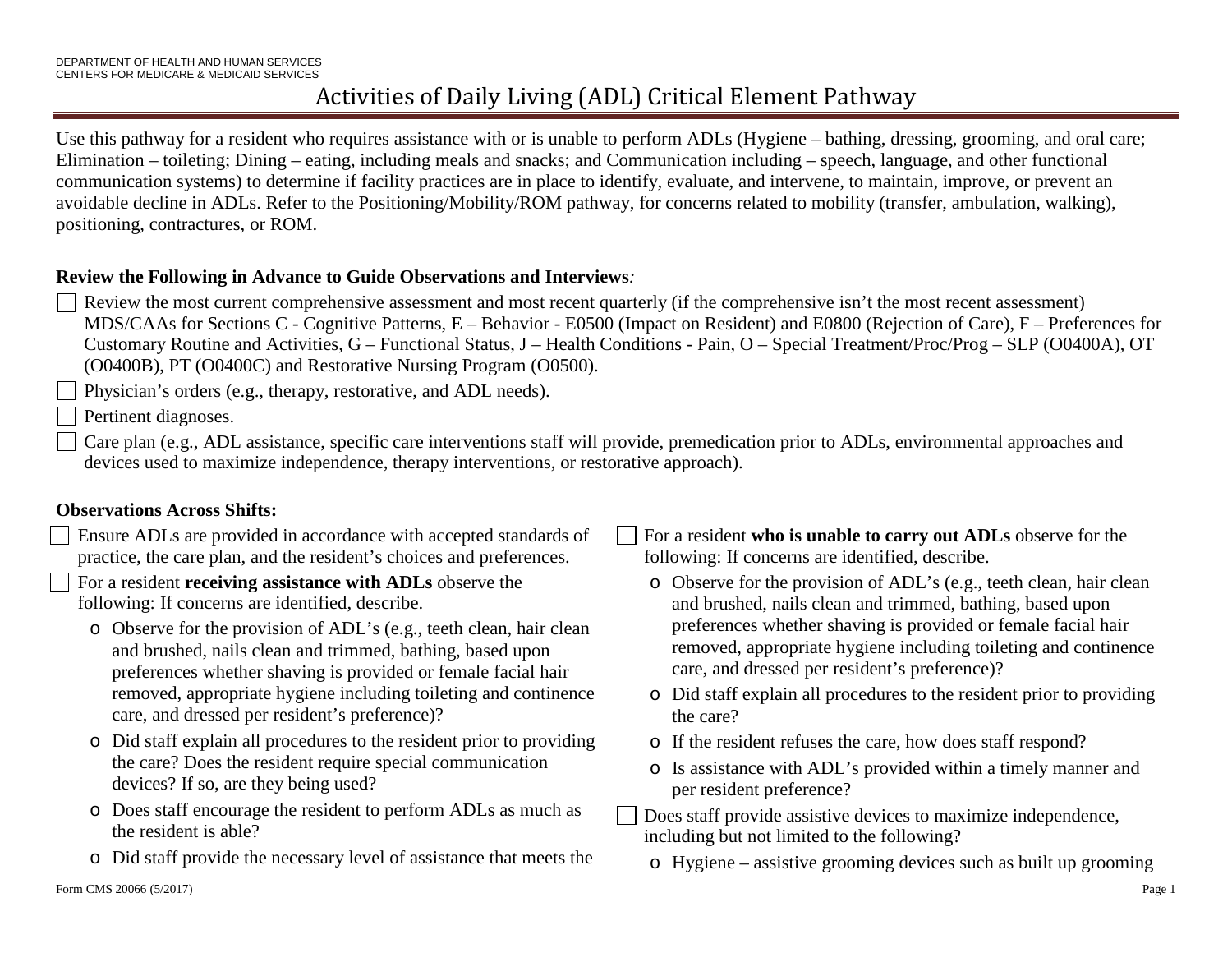resident's current needs?

- o Does staff allow sufficient time for the resident to complete tasks independently (e.g., putting on their own shirt)?
- o If equipment or devices are used during ADL care, was the equipment clean and in good repair, and was it used correctly?

How are care-planned interventions implemented?

If the resident wears prostheses, are they in place or removed in accordance with the time of day, activities, and resident preference?

## **Resident, Resident Representative, or Family Interview: PT, OT, SLP, or Restorative Manager Interview:**

| $\Box$ How did the facility involve you in developing the care plan? Did |
|--------------------------------------------------------------------------|
| you talk about your preferences and choices regarding care (e.g.,        |
| when care should be provided such as bathing)?                           |

```
If you are aware that the resident has specific ADL concerns, ask: 
What did staff discuss with you regarding how they would maintain 
or improve your ability to [ask about specific ADL]?
```

```
Are you able to actively participate in ADLs? If so, what is your 
  involvement? How and who instructed you in the interventions? 
  Does staff provide encouragement and revision to the interventions 
  as necessary?
```

```
 What type of interventions are done? Have assistive devices been 
provided (e.g., reachers, mobility devices, or communication 
devices)? If so, were you instructed on how to use them? If not, why 
not?
```
- How much help do you need from staff with [ask about specific ADL]? If help is needed or the resident is unable to perform ADLs, ask the following:
- o Does staff tell you what they are going to do before they do it?
- o How does staff encourage you to do as much as you can?
- o Does staff allow ample time for you to do as much as you can on your own?
- o Does staff provide timely assistance (e.g., toileting needs)?

aids.

- o Elimination elevated toilet seat, grab bar, commode.
- o Dining assistive devices such as built-up utensils, plate guard, nosey cup, three-compartment dish, scoop plate/bowl, weighted or swivel utensils, cup with lid and handles, non-slip materials.
- o Communication communication board, electronic augmentative communication device.

- When did therapy/restorative start working with the resident? How did you identify that the interventions were suitable for this
- resident?
- What are the current goals?
- How do you involve the resident or resident representative in decisions regarding treatments?
- How often do you meet with the resident?
- How often does therapy screen residents? Where are screening results documented?
- How much assistance does the resident need with [ADLs]?
- How do you promote the resident's participation in [ADLs]?
- If the resident is not on a therapy or restorative program: How did you decide that the resident would not benefit from a program?
- Does the resident have pain? If so, who do you report it to and how is it being treated?
- Does the resident refuse? What do you do if the resident refuses?
- Is the resident's [ADL] ability getting worse? If so, did you report it (to whom and when) and did the treatment plan change?
- Has the resident had a decline in his/her ability to [ask about specific ADL]? When did the resident's decline in ADLs occur?
- What therapy or restorative interventions were in place before the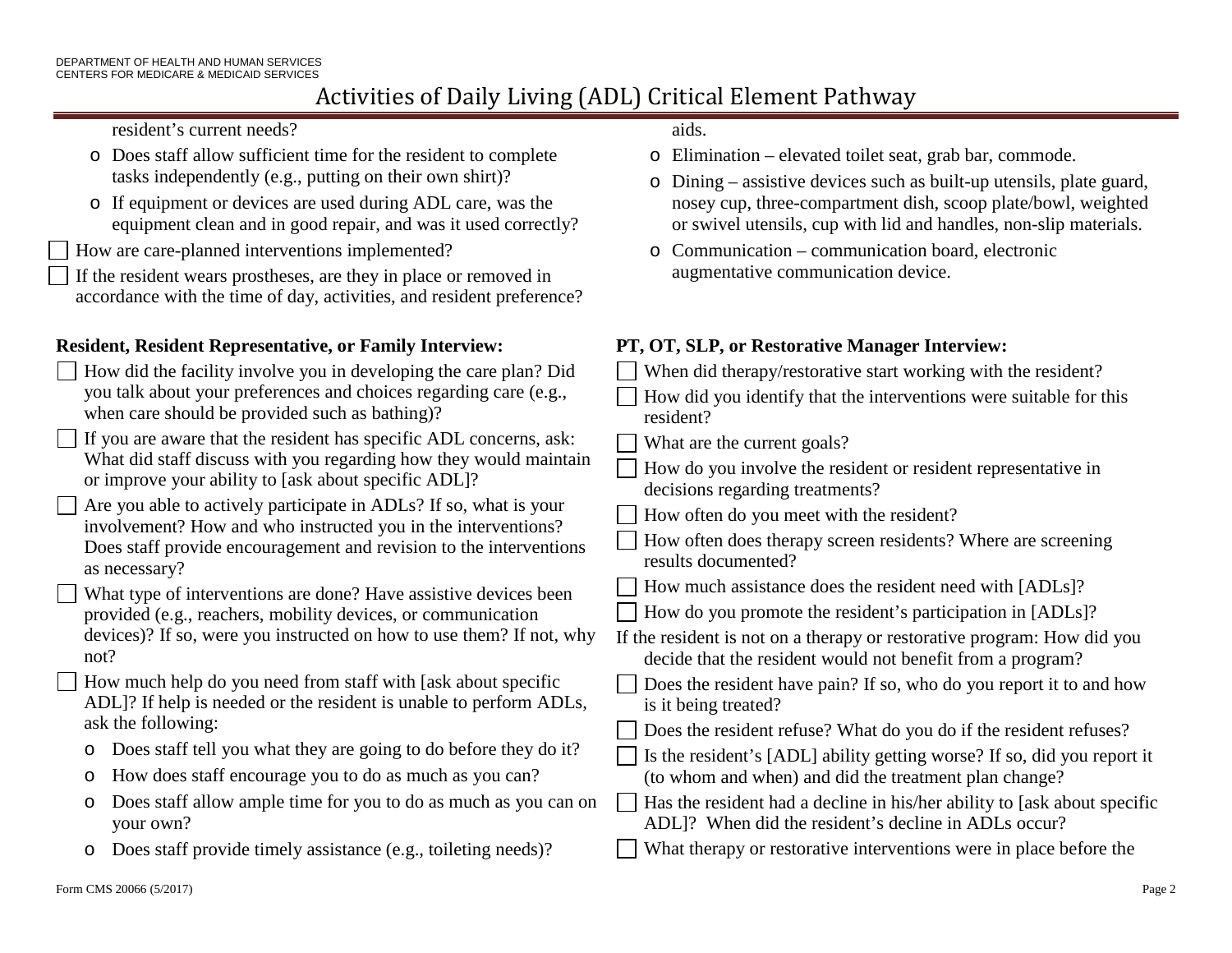| How does staff consider your preferences when providing care<br>$\circ$                                                                | [ADL] decline?                                                                                                                              |
|----------------------------------------------------------------------------------------------------------------------------------------|---------------------------------------------------------------------------------------------------------------------------------------------|
| (e.g., shower vs bath, time of the day for care, clothing choices)?                                                                    | What is therapy/restorative doing to address the resident's [ADL]                                                                           |
| Do you have sufficient time to perform ADLs without being rushed?                                                                      | decline?                                                                                                                                    |
| Does staff complete the ADLs for you rather than letting you<br>perform them yourself?                                                 | How did you train staff to perform the restorative [ADL] program?<br>Is there documentation that nursing staff were trained (ask to see the |
| Do you have discomfort or pain when performing or receiving                                                                            | documentation)?                                                                                                                             |
| assistance with any of your ADLs? If so, when does it occur, have<br>you reported it to staff, and how is it being addressed?          | How do you monitor staff to ensure they are implementing care-<br>planned interventions?                                                    |
| If you know the resident independently does exercises: Do you use<br>certain devices to help you with [ADLs]? Do you have them when    | How does staff communicate changes/declines to the rehab<br>department?                                                                     |
| you need them?                                                                                                                         | When a resident is discharged from therapy, how do you decide                                                                               |
| Are you getting PT, OT, or Speech Therapy for any of your ADLs?<br>If so, how often do you receive assistance? If the resident isn't   | whether to start a restorative or maintenance program?                                                                                      |
| getting therapy, ask: Are aides doing exercises or ADL training                                                                        | <b>Nurse or DON interviews:</b>                                                                                                             |
| (e.g., bed mobility, eating or communication) with you? If so, what<br>exercises are they doing and how often?                         | How much assistance does the resident need with [ADLs], how was<br>this determined, and does the resident participate in ADLs?              |
| If you know the resident has refused specific interventions, ask:                                                                      | Is assistance with ADLs provided in a timely manner, according to                                                                           |
| Why do you refuse? Did staff attempt alternative approaches? Did                                                                       | the resident's preferences and the care plan?                                                                                               |
| staff provide you with education on the risks and benefits of<br>refusing?                                                             | Is the goal to maintain or improve the resident's current level of                                                                          |
| Do you feel you've had a decline in [ADLs]? Has your decline                                                                           | functioning?                                                                                                                                |
| caused you to be less involved in activities you enjoy or caused a<br>change in your mood or ability to function?                      | Are all procedures explained and the resident given time to respond<br>to changes in care?                                                  |
| Has your [ADL] ability improved, been the same, or gotten worse?<br>If the resident has declined, ask: Do you know why you are getting | Has the resident had a decline in ability to independently perform<br>any of his/her ADLs?                                                  |
| worse? Has your decline caused a change in your mood or ability to<br>function?                                                        | If the resident experiences a decline or improvement in ADL<br>function, what actions are taken by staff and how is the rest of the         |
| Are you included in establishing the type, amount, frequency, and                                                                      | staff notified? Did the treatment plan change?                                                                                              |
| duration of ADL care?                                                                                                                  | Were any therapy or restorative interventions in place before the<br>[ADL] decline?                                                         |
|                                                                                                                                        | What is therapy/restorative doing to address the resident's [ADL]<br>decline?                                                               |
|                                                                                                                                        | How did you identify that the interventions were suitable for this                                                                          |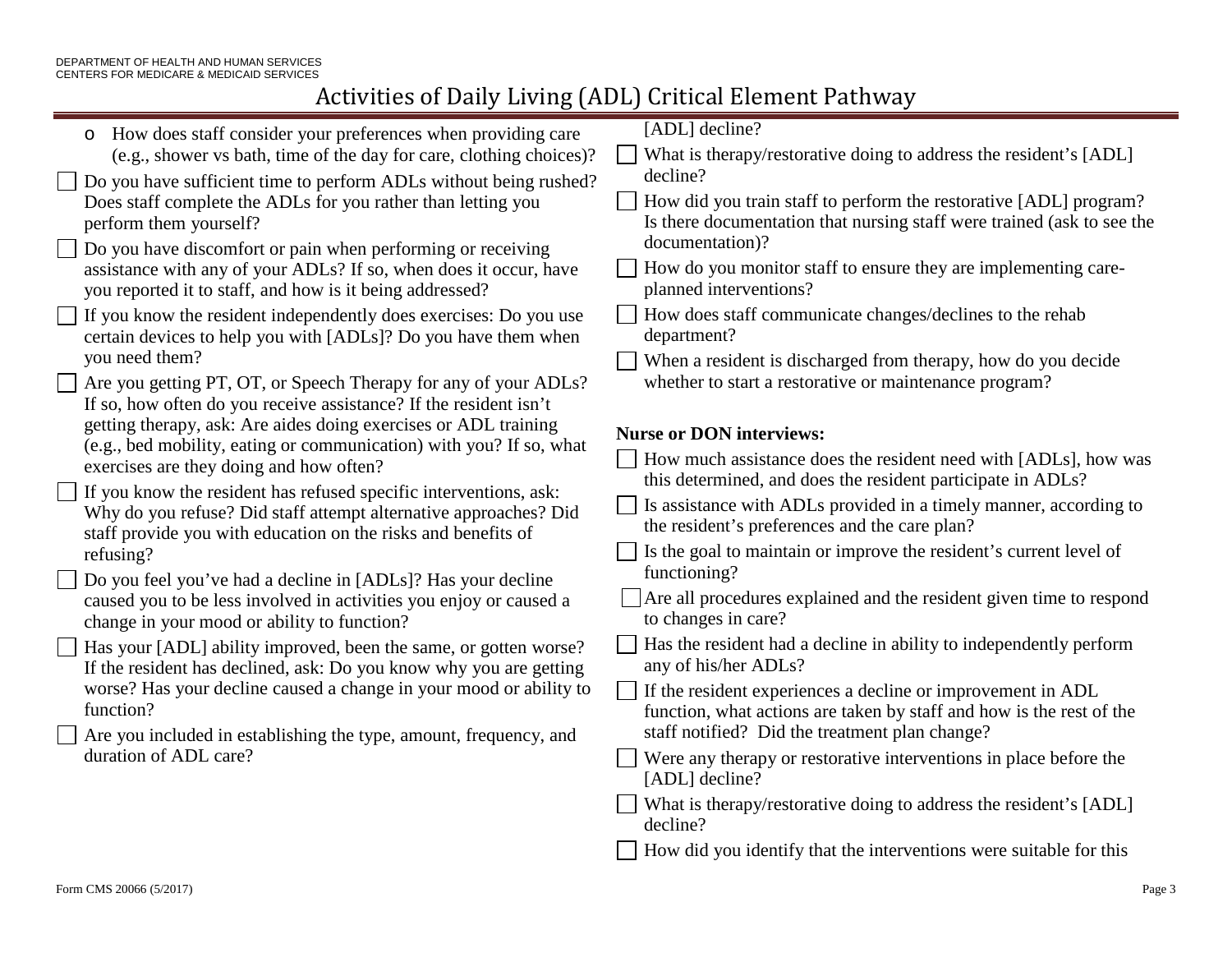| <b>Nursing Aide or Restorative Nurse Aide Interviews:</b>                                                                                                                                                                                                                                                                               | resident?                                                                                                                                                                                                                                                                                                     |
|-----------------------------------------------------------------------------------------------------------------------------------------------------------------------------------------------------------------------------------------------------------------------------------------------------------------------------------------|---------------------------------------------------------------------------------------------------------------------------------------------------------------------------------------------------------------------------------------------------------------------------------------------------------------|
| Does the resident receive assistance with ADLs? How much<br>assistance does the resident need?<br>Can you describe the resident's ADL goals? How do you promote<br>the resident's independence with ADLs to the extent possible? What<br>are the resident's choices and preferences for ADLs (shower vs bath,<br>time of day for care)? | If the resident refuses care, do you know why? How does staff<br>provide alternative treatment options and education on any<br>associated risks? If the resident resists care on a repeated basis, how<br>does staff respond?<br>If the resident experiences any pain during ADLs, how does staff<br>respond? |
| What interventions are done? What equipment or assistive devices<br>have been provided? How was the resident instructed on how to use<br>them? If not provided, why not?                                                                                                                                                                | Are staff, the resident and resident's representative aware of the<br>programs that the resident is involved in to restore or maintain<br>functional abilities?                                                                                                                                               |
| Does the resident have pain with [ADLs]? If so, who do you report<br>it to and how is it treated?                                                                                                                                                                                                                                       | How do you involve the resident or resident representative in<br>decisions regarding treatments?                                                                                                                                                                                                              |
| Does the resident refuse? What do you do if the resident refuses?<br>Is the resident's [ADL] ability getting worse? If so, who and when<br>did you report it to and did the treatment plan change?<br>If the resident is receiving restorative services:                                                                                | If the resident is not on a therapy or restorative program: How did<br>you decide that he/she would not benefit from a program?<br>How do you monitor staff to ensure they are implementing care-<br>planned interventions?                                                                                   |
| o When did restorative start working with the resident?                                                                                                                                                                                                                                                                                 |                                                                                                                                                                                                                                                                                                               |
| $\circ$ What is the goal of restorative care – to maintain or improve<br>current abilities?                                                                                                                                                                                                                                             |                                                                                                                                                                                                                                                                                                               |
| o If there is a decline: What is being done to address the resident's<br>[ADL] decline?                                                                                                                                                                                                                                                 |                                                                                                                                                                                                                                                                                                               |
| o How often do you meet with the resident?                                                                                                                                                                                                                                                                                              |                                                                                                                                                                                                                                                                                                               |
| o How were you trained on the resident's [ADL] restorative<br>program?                                                                                                                                                                                                                                                                  |                                                                                                                                                                                                                                                                                                               |
| If a resident is unable to perform any ADLs, ask: What do you<br>provide for ADLs, when and how do you determine what must be<br>provided?                                                                                                                                                                                              |                                                                                                                                                                                                                                                                                                               |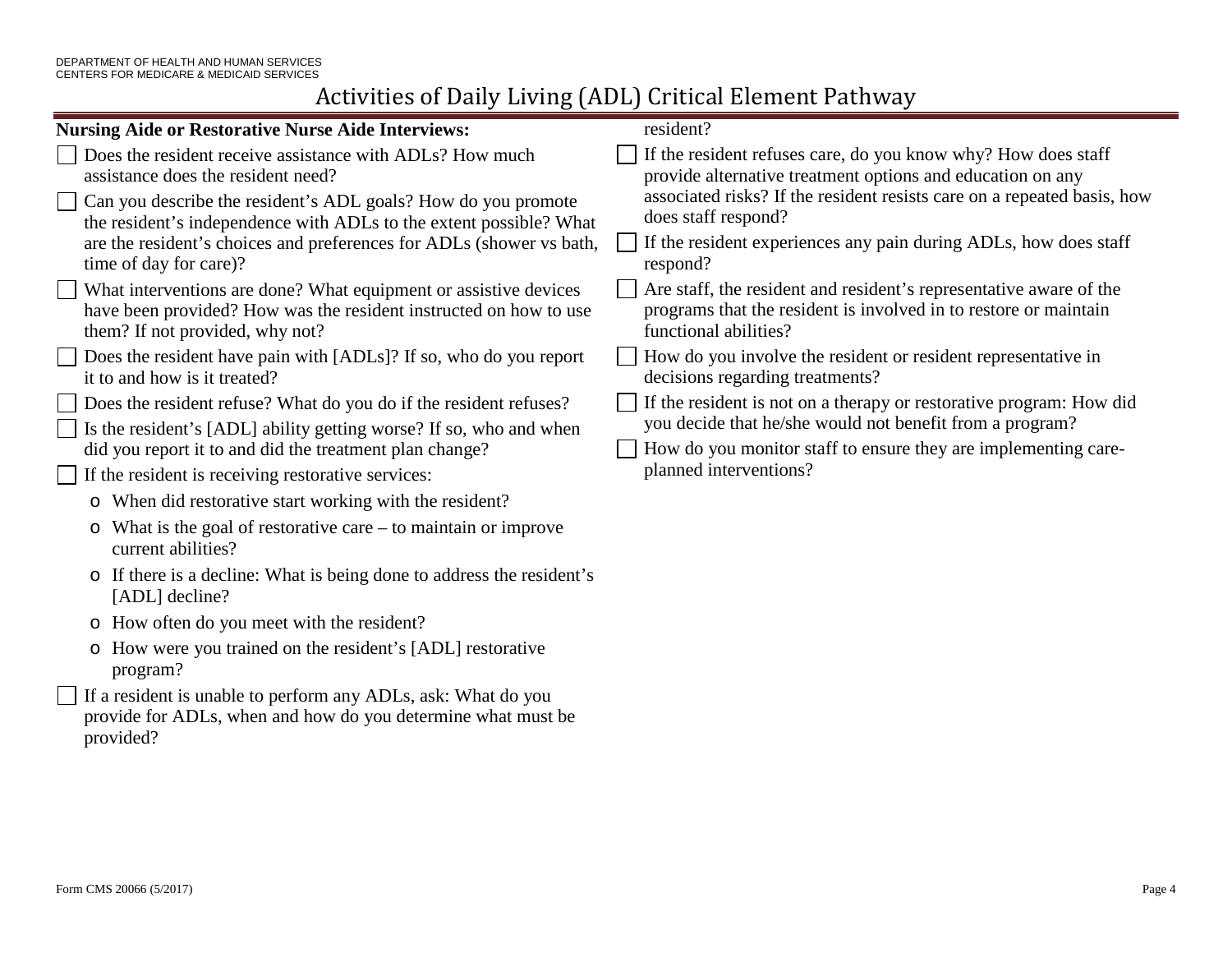#### **Record Review:**

| NUULU INTIUM                                                                                                                                                                                                                                                                   |                                                                                                                                                                                                                                                                                                                                                                       |
|--------------------------------------------------------------------------------------------------------------------------------------------------------------------------------------------------------------------------------------------------------------------------------|-----------------------------------------------------------------------------------------------------------------------------------------------------------------------------------------------------------------------------------------------------------------------------------------------------------------------------------------------------------------------|
| Does the assessment identify the resident's: 1) status in all areas of<br>ADLs, 2) inability to perform ADLs, 3) risk for decline in any ADL<br>ability they have, or 4) ability to improve in identified ADLs? If not,<br>describe.                                           | Does the care plan address the resident's ADL needs and goals,<br>including the provision of ADLs if the resident is unable to perform<br>ADLs? Has the care plan been revised to reflect any changes in<br>ADL functioning?                                                                                                                                          |
| Did the record identify potential areas where a resident may benefit<br>from therapy or restorative services given the resident's current<br>status?                                                                                                                           | How did the resident or resident representative participate in the<br>development of the care plan and do the goals and interventions<br>reflect the resident's choices and preferences?                                                                                                                                                                              |
| Has the facility clearly documented the decision-making process<br>used for determining that a resident would not benefit from<br>receiving therapy or restorative services?<br>Was the need for equipment or assistive devices assessed and                                   | Do interventions encourage maintenance or improvement of ADL<br>abilities? Is there evidence that the care plan has been reevaluated<br>and interventions modified according to the resident's lack of<br>improvement or change in ADL functioning?                                                                                                                   |
| identified to maximize independence in all areas of ADLs?<br>Is pain related to ADLs assessed and treatment measures<br>documented?                                                                                                                                            | Does the care plan reflect the presence of pain or discomfort related to<br>ADLs, if present, and interventions identified?<br>Was the resident provided with services such as rehabilitative<br>(physical, occupational, speech) or restorative nursing programs<br>designed to restore or maintain functional abilities?                                            |
| Were changes in ADL status or other risks correctly identified and<br>communicated with staff and MD?                                                                                                                                                                          |                                                                                                                                                                                                                                                                                                                                                                       |
| Are there underlying risk factors identified (e.g., unstable condition,<br>cognition, or visual problems)?<br>Are preventive measures documented prior to a decline?<br>Does your ADL observation match the description of the resident's<br>abilities in the clinical record? | Was there a "significant change" in the resident's condition (i.e., will<br>not resolve itself without intervention by staff or by implementing<br>standard disease-related clinical interventions; impacts more than<br>one area of health; requires IDT review or revision of the care plan)?<br>If so, was a significant change comprehensive assessment conducted |
| Review the therapy assessment, notes, and discharge plan, if<br>applicable.<br>Has the resident's ADL status changed in the last 12 months?<br>O<br>Has therapy assessed the ADL decline, provided treatment as<br>O                                                           | within 14 days?<br>If concerns are identified, review facility policies and procedures<br>with regard to the provision of ADLs.                                                                                                                                                                                                                                       |
| often as ordered, and implemented a plan after therapy?                                                                                                                                                                                                                        |                                                                                                                                                                                                                                                                                                                                                                       |
|                                                                                                                                                                                                                                                                                |                                                                                                                                                                                                                                                                                                                                                                       |

o Is there documentation that indicates ADLs have improved, been maintained, or declined?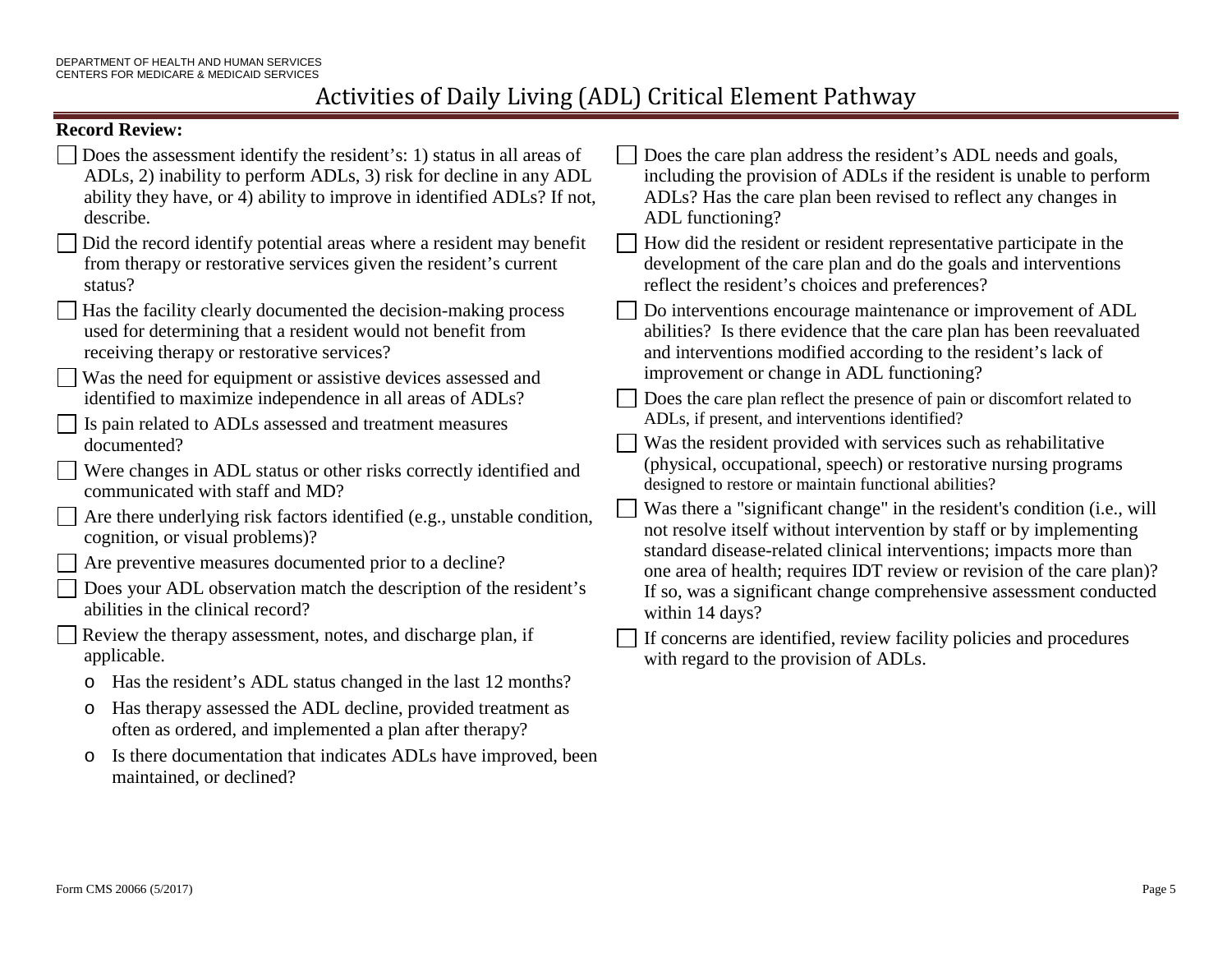#### **Critical Element Decisions:**

- 1) Based on observation, interviews, and record review, did the facility ensure a resident's ADL abilities were maintained or improved and did not diminish unless circumstances of the resident's clinical condition demonstrate that a change was unavoidable? If No, cite F676 NA, the resident is unable to carry out ADLs.
- 2) Based on observation, interviews, and record review, did the facility provide the resident who is unable to carry out ADLs the necessary services to maintain good nutrition, grooming, and personal and oral hygiene? If No, cite F677 NA, the resident is able to carry out ADLs.
- 3) For newly admitted residents and if applicable based on the concern under investigation, did the facility develop and implement a baseline care plan within within 48 hours of admission that included the minimum healthcare information necessary to properly care for the immediate needs of the resident? Did the resident and resident representative receive a written summary of the baseline care plan that he/she was able to understand?

If No, cite F655

NA, the resident did not have an admission since the previous survey OR the care or service was not necessary to be included in a baseline care plan.

4) If the condition or risks were present at the time of the required comprehensive assessment, did the facility comprehensively assess the resident's physical, mental, and psychosocial needs to identify the risks and/or to determine underlying causes, to the extent possible, and the impact upon the resident's function, mood, and cognition?

If No, cite F636

NA, condition/risks were identified after completion of the required comprehensive assessment and did not meet the criteria for a significant change MDS OR the resident was recently admitted and the comprehensive assessment was not yet required.

5) If there was a significant change in the resident's status, did the facility complete a significant change assessment within 14 days of determining the status change was significant? If No, cite F637

NA, the initial comprehensive assessment had not yet been completed; therefore, a significant change in status assessment is not required OR the resident did not have a significant change in status.

6) Did staff who have the skills and qualifications to assess relevant care areas and who are knowledgeable about the resident's status, needs, strengths and areas of decline, accurately complete the resident assessment (i.e., comprehensive, quarterly, significant change in status)?